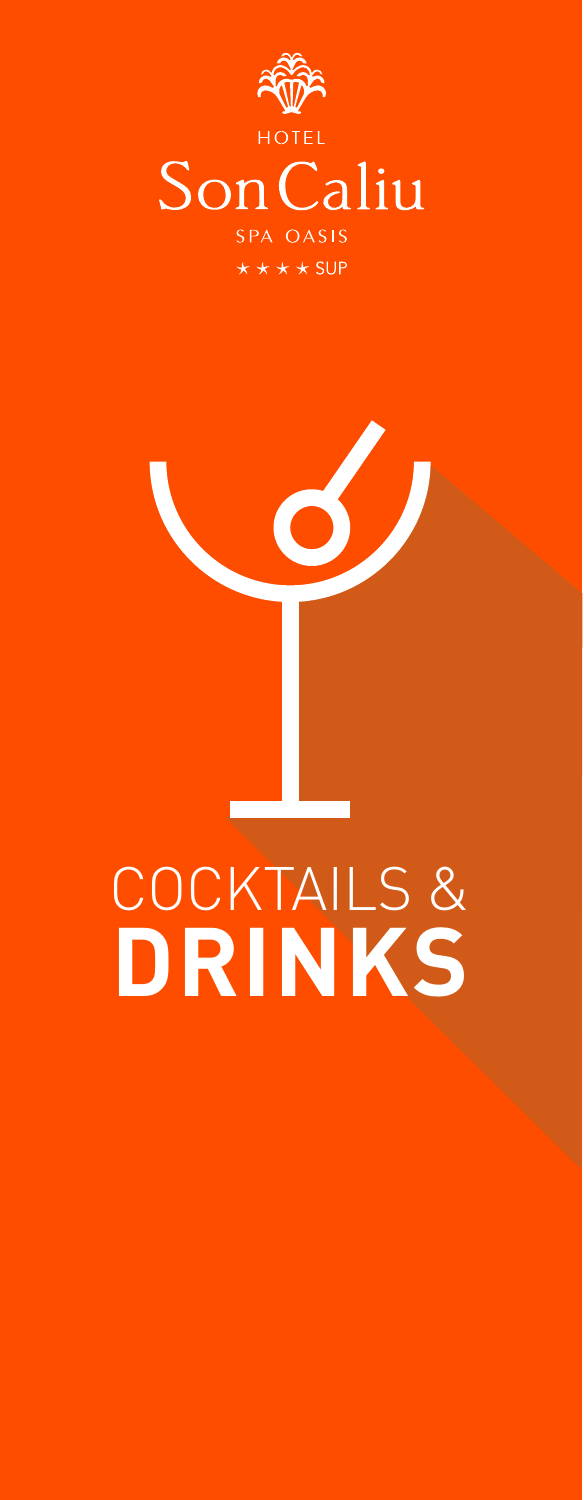## **COCKTAILS**

| <b>MOJITO</b><br>Rum Havana 3, lime, sugar syrup, spearmint                                  | 7,50€ |
|----------------------------------------------------------------------------------------------|-------|
| <b>CAIPIRINHA</b><br>Cachaça, lime, sugar syrup                                              | 7,50€ |
| <b>FROZEN PIÑA COLADA</b><br>Rum, pineapple juice, coconut milk                              | 8,00€ |
| <b>FROZEN STRAWBERRY DAIQUIRI</b><br>Rum, lime juice, sugar syrup, strawberries              | 8,00€ |
| <b>COCO LOCO FROZEN</b><br>Rum, coconut liquor, coconut milk                                 | 8,00€ |
| <b>TEQUILA SUNRISE</b><br>Tequila, Cointreau, orange juice, grenadine                        | 7,50€ |
| <b>PLANTERS PUNCH</b><br>Rum, orange and pineapple juice, lime,<br>sugar, grenadine          | 7,50€ |
| <b>DRY MARTINI</b><br>Gin or Vodka, dry vermouth                                             | 8,50€ |
| <b>NESPRESSO MARTINI</b><br>Vodka, coffee liquor, espresso, sugar syrup                      | 8,50€ |
| <b>CHAMPAGNE COCKTAIL</b><br>Champagne, cointreau, brandy, sugar                             | 8,50€ |
| <b>HUGO</b><br>Elderflower, cava, lime, soda, spearmint                                      | 8,50€ |
| <b>BLOODY MARY</b><br>Vodka, tomato juice, lemon Worcestershire,<br>tabasco, salt and pepper | 8,00€ |
| <b>WHISKY SOURS</b><br>Whisky, lemon juice, sugar, egg white                                 | 9,00€ |
| <b>PISCO SOURS</b><br>Pisco, lime, sugar, egg White                                          | 9,00€ |
| <b>MARGARITA</b><br>Tequila, lime juice, sugar                                               | 7,50€ |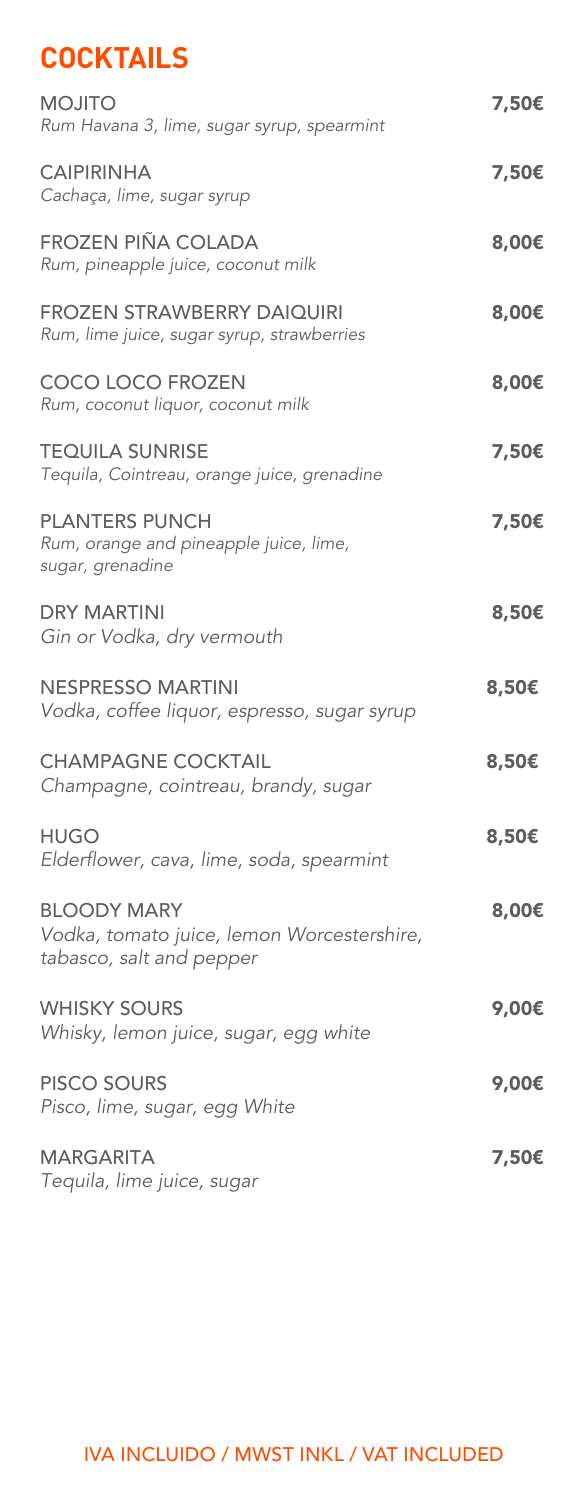## **COCKTAILS**

| <b>CAPRICHO</b><br>Cachaça, apple juice, lime juice,<br>elderflower syrup, forest fruits puree | 9,95€           |
|------------------------------------------------------------------------------------------------|-----------------|
| <b>SON CALIU</b><br>Ron, blue coraçao, pineapple juice,<br>coconut milk, orange juice          | 7,50€           |
| <b>MALLORCA'S SPRITZ</b><br>Boc mallorcan vermouth, cava, soda                                 | 8,50€           |
| <b>BRAMBLE CALIU</b><br>Gin, lime, sugar syrup, forest fruit puree                             | 8,00€           |
| <b>NEGRONI MALLORQUIN</b><br>Mallorcan gin, Campari,<br>Boc mallorcan vermouth                 | 8,50 $\epsilon$ |

## **COCKTAILS SIN ALCOHOL ALCOHOL FREE**

San Francisco, Mojito, Piña Colada, **6,50€** *Coco loco & many more…)*

## **FELICES DE CREAR PARA USTED**

## HAPPY TO SHAKE AND CREATE FOR **YOU**

MIT VIEL LIEBE FÜR SIE, GERÜHRT UND GESCHÜTTELT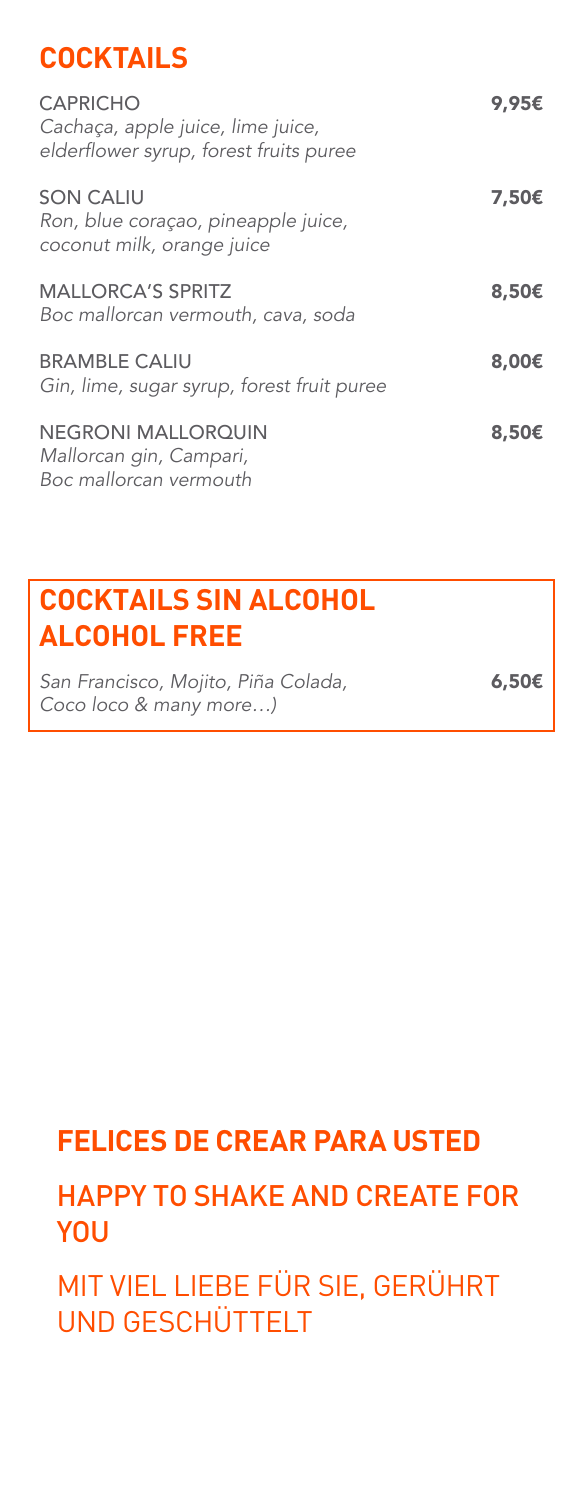# **SANGRÍAS**

Copa sangría / glass 4,50€ Copa sangría "Special White" / glass 5,50€ Sangría (botella / bottle / Flasche) 17,00€ Sangría *"Special White"* (botella/ bottle / Flasche) 21,00€

### **CERVEZAS**

| Cerveza presión 0.3 /<br>Draught beer 0.3 / Fassbier 0.3 | 2,90€ |
|----------------------------------------------------------|-------|
| Cerveza presión 0.5 /<br>Draught beer 0.5 / Fassbier 0.5 | 3,90€ |
| Cruzcampo 0.0                                            | 3,00€ |
| Cruzcampo                                                | 3,00€ |
| Cruzcampo Radler                                         | 3,00€ |
| Heineken                                                 | 3,50€ |
| Desperados                                               | 3,50€ |
| Blumers 0.5                                              | 4,20€ |
| Cruzcampo (gluten free)                                  | 3,20€ |
| Paulaner 0.5                                             | 4,25€ |
| Guiness                                                  | 4,00€ |
| <b>IPA Cruzcampo</b>                                     | 4,50€ |
|                                                          |       |

# **CAFÉ Y TÉ** COFFEE & TEA / KAFFEE & TEE

| Espresso           | 2,20€                     |
|--------------------|---------------------------|
| Espresso macchiato | 2,30€                     |
| Café con leche     | 2,60€                     |
| Capuccino          | 3,20€                     |
| Latte macchiato    | 3,80€                     |
| Americano          | 3,00€                     |
| Doble Espresso     | 3,00€                     |
| "Carajillo"        | 3,80€                     |
| Irish coffee       | 7,50€                     |
| Té / Tea / Tee     | 2,40€                     |
| Recetas Nespreso   | desde / from / ab $4,95E$ |

## **VINOS /** WINE / WEIN

| Copa de la casa /glass of house wine   | 4,50€ |
|----------------------------------------|-------|
| Copa Mallorca / glass of Mallorca wine | 5,50€ |
| Weinschorle                            | 4,80€ |
| Tinto de Verano                        | 4,90€ |

Puede solicitar a nuestro camarero nuestra carta de vinos Please do not hesitate to ask for our wine list Sie können die Weinkarte beim Kellner bestellen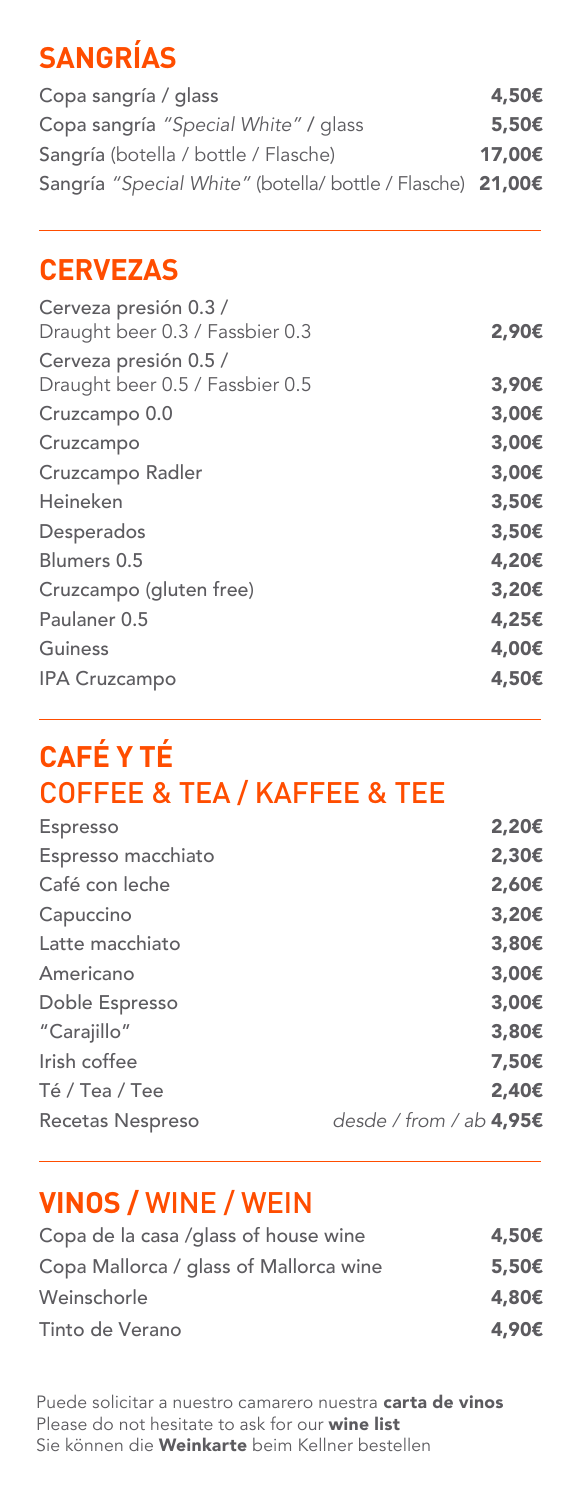### **CAVA Y CHAMPAGNE** SEKT & CHAMPAGNE

| 6,00€   |
|---------|
| 7,00€   |
| 25,00€  |
| 29,00€  |
| 33,00€  |
| 39,00€  |
| 33,00€  |
| 39,00€  |
| 55,00€  |
| 75,00€  |
| 90,00€  |
| 160,00€ |
|         |

### **AGUAS Y REFRESCOS**  WATER & SOFTDRINKS WASSER & GETRÄNKE

| Agua mineral 0.5<br>Still water 0.5 / Mineral Wasser 0.5             | 3,00€ |
|----------------------------------------------------------------------|-------|
| Agua con gas 0.5<br>Sparkling water 0.5 / Mineral Wasser mit Gas 0.5 | 3,10€ |
| Coca Cola                                                            | 2,90€ |
| Coca Cola light                                                      | 2,90€ |
| Coca Cola zero                                                       | 2,90€ |
| Fanta naranja                                                        | 2,90€ |
| Fanta limón                                                          | 2,90€ |
| Sprite                                                               | 2,90€ |
| Ginger Ale                                                           | 2,90€ |
| Apfelschorle                                                         | 2,90€ |
| Franklin & Sons tonic                                                | 2,90€ |
| Schweppes tonic                                                      | 3,00€ |
| Redbull                                                              | 3,50€ |
| Cacao / Chocolate / Shokolade                                        | 2,90€ |
| Zumos / Juices / Säfte                                               | 2,90€ |
| Zumo natural / Fresh juice / Frischer Saft                           | 4,10€ |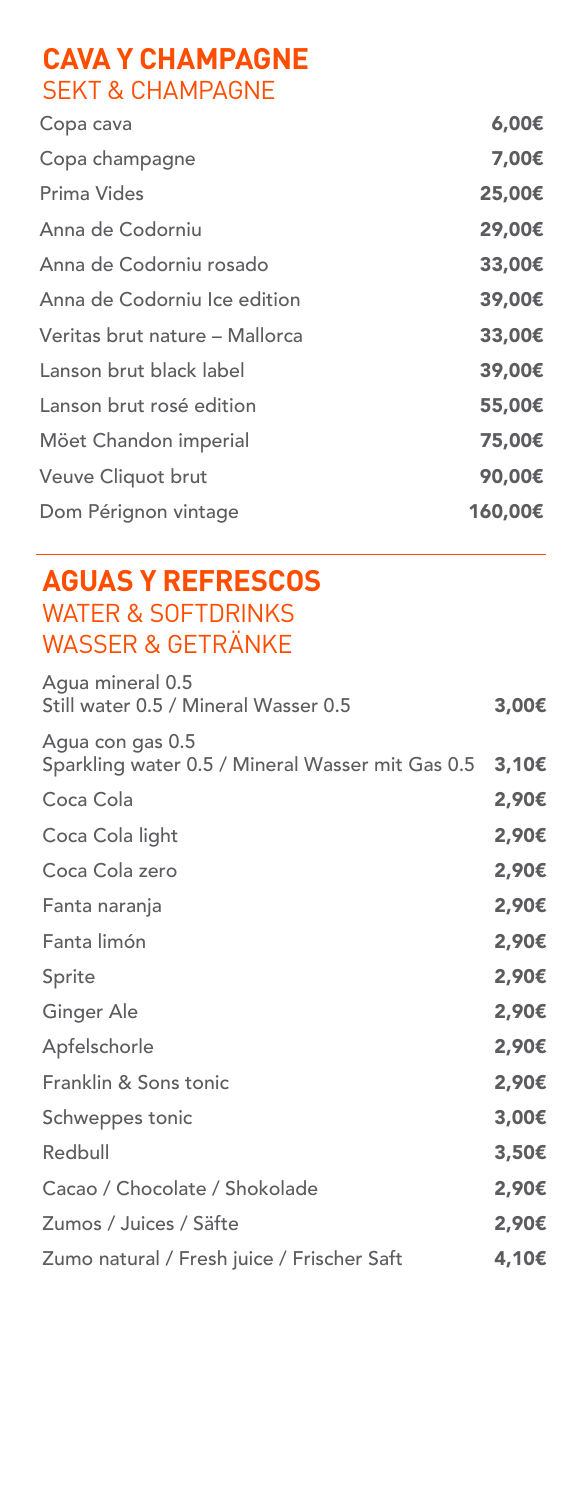## **APERITIVOS / DIGESTIVOS**

| <b>Boc Vermouth Mallorca</b> | 3,90€ |
|------------------------------|-------|
| Martini                      | 4,00€ |
| Ramazzoti                    | 4,00€ |
| Aperol                       | 4,00€ |
| Campari                      | 4,00€ |
| Campari orange               | 5,50€ |
| Palo Mallorquín              | 3,50€ |
| Oporto                       | 3,90€ |
| Jaggermeister                | 3,50€ |
| Fernet branca                | 4,00€ |
| Pernod – Ricard              | 4,00€ |

## **VODKA /GINEBRA / RON**

| Smirnoff, Bacardi                        | 6.00E  |
|------------------------------------------|--------|
| Marcas premium (Grey Goose, Barceló)     | 9,00€  |
| Combinados / long drinks                 | 8,00€  |
| Combinados premium / premium long drinks | 11,00€ |

Puede solicitar a nuestro camarero nuestra carta de GIN & TONIC Please do not hesitate to as for our GIN & TONIC menu Sie können das GIN & TONIC Menu beim Kellner bestellen

## **WHISKY / SCOTCH / SINGLE MALT / BOURBON**

| <b>Ballantines</b>                       | 7,00€  |
|------------------------------------------|--------|
| J&B                                      | 7,00€  |
| Johnnie Walker                           | 7,00€  |
| Jamesons                                 | 7,00€  |
| <b>Four Roses</b>                        | 7,00€  |
| Canadian Club                            | 7,00€  |
| Jack Daniel's                            | 7,00€  |
| Chivas Regal 12                          | 9,00€  |
| J.W. Black Label                         | 9,50€  |
| Glenfiddich                              | 9,50€  |
| Talisker 12                              | 11,00€ |
| Combinados / long drinks                 | 8,50€  |
| Combinados premium / premium long drinks | 12,00€ |
|                                          |        |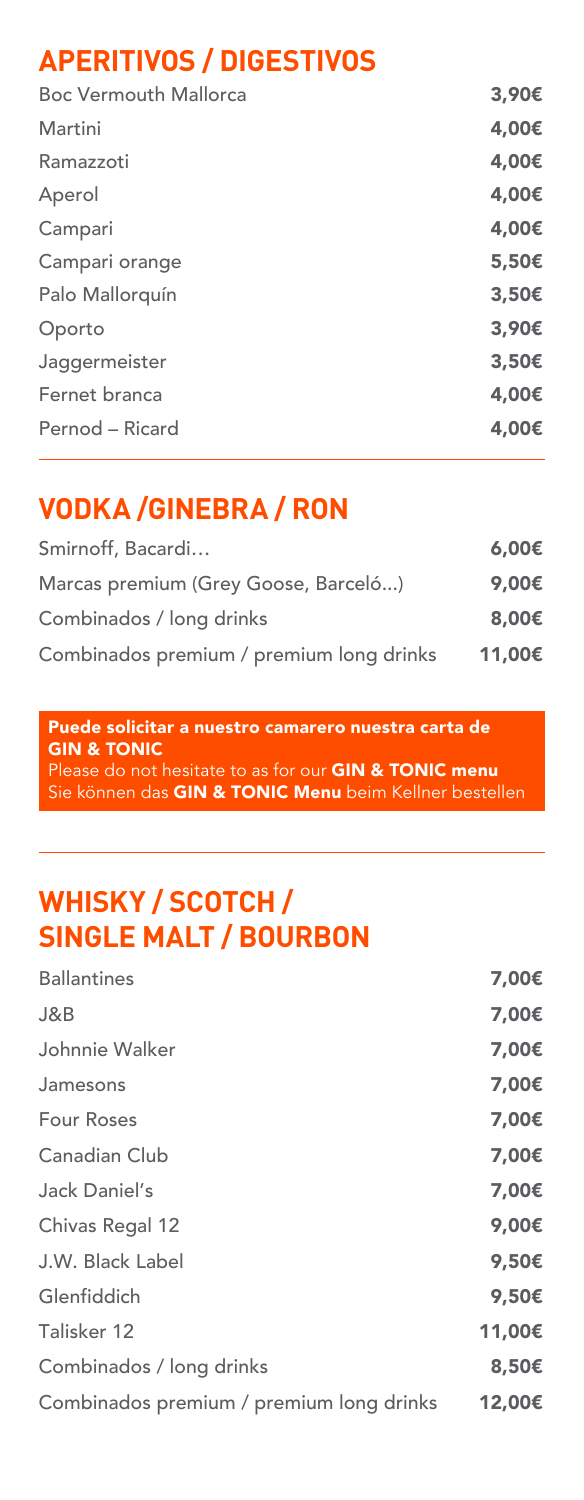### **BRANDY**

| 5,50€             |
|-------------------|
| $5.50\epsilon$    |
| 8.50 <sub>ε</sub> |
| 9,50 $\epsilon$   |
| 7.00€             |
|                   |

### **COGNAC**

| Courvoissier V.S.O.P. | 9,50€  |
|-----------------------|--------|
| Hennessy V.S.O.P.     | 11,00€ |
| Remy martin X.O.      | 24,00€ |

#### **LICORES** LIQUORS

| Hierbas secas, mixtas, dulces (Mallorca) | 4,20€ |
|------------------------------------------|-------|
| Anís                                     | 5,50€ |
| Licor 43                                 | 5,50€ |
| Pacharán                                 | 5,50€ |
| Amaretto                                 | 5,50€ |
| Tía María                                | 5,50€ |
| Drambuie                                 | 5,50€ |
| Cointreau                                | 5,50€ |
| <b>Baileys</b>                           | 7,00€ |
| Tequila                                  | 4,50€ |
| Grappa                                   | 4,50€ |
| Sambuca                                  | 4,50€ |

LIBRES DE PLÁSTICO, usamos PLA, un plástico hecho de recursos naturales (azúcares), biodegradable y compostable.

PLASTIC FREE, we use PLA, a plastic made from natural resources (sugars), biodegradable and compostable.

PLASTIK FREI, wir verwenden PLA, Kunstoff aus natürlichen Ressourcen (Zucker), biologisch abbaubar und kompostierbar.

#### IVA INCLUIDO / MWST INKL / VAT INCLUDED